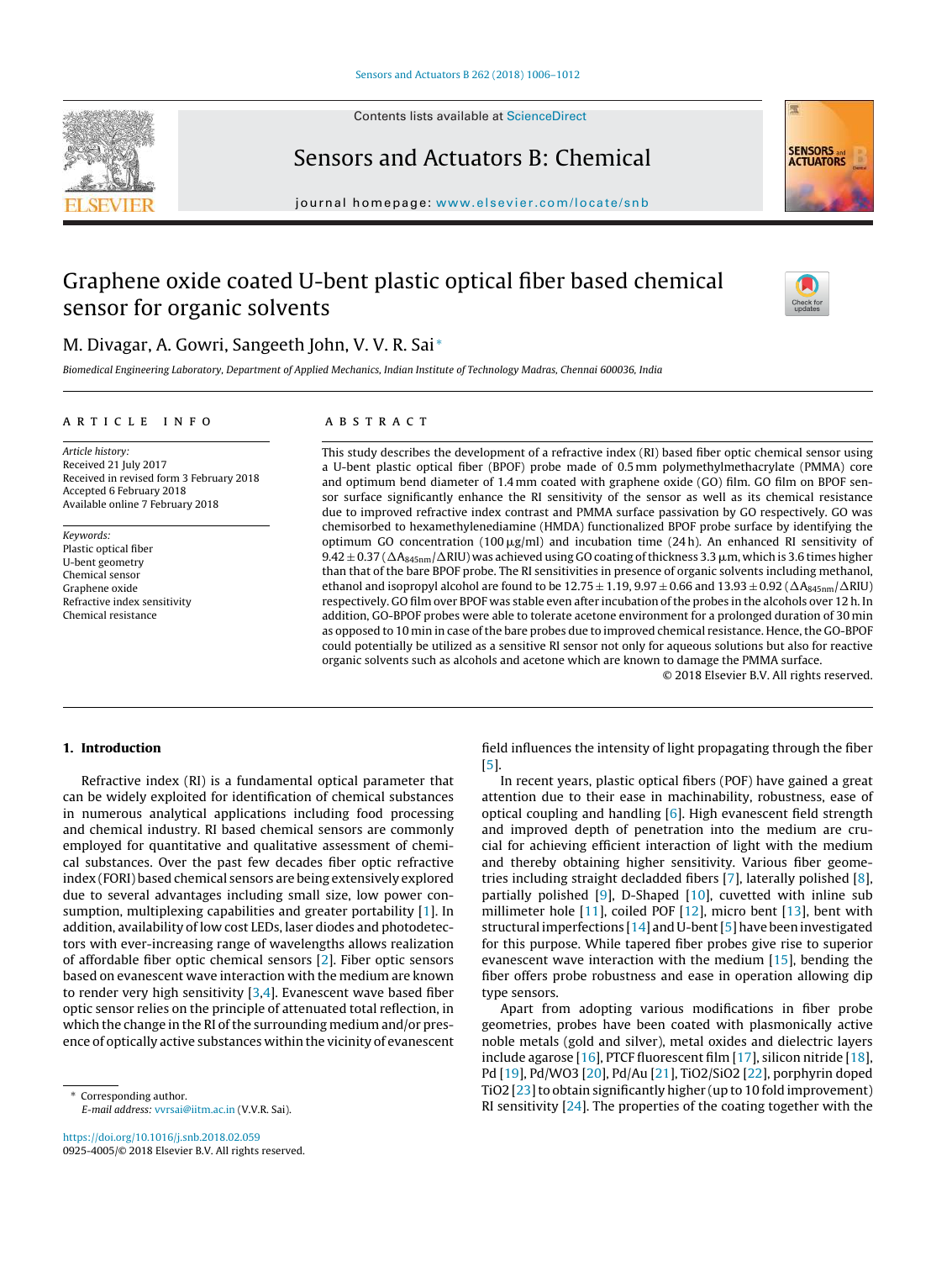fiber probe geometry will determine the penetration depth of the evanescent field with in the modified region [[25\].](#page-6-0) An improved RI sensitivity has been achieved with the help of tin dioxide coating whose RI value is slightly lower than that of the fiber core, in comparison to metal thin films of optimum thickness [[26\].](#page-6-0) The use of coatings with a RI value close to that of the fiber core results in a reduction of refractive index contrast that significantly increases the depth of penetration. This also results in decrement in the intensity of light passing through the fiber. The combined effect of increase refractive losses and depth of penetration of the evanescent field leads to higher sensitivity [\[17\].](#page-6-0)

GO is a monolayer of two-dimensional carbon based material generally obtained by oxidation of graphite in presence of strong acid and oxidizing agent [[27\].](#page-6-0) The RI of GO (<10 layers) was found to be 1.2–0.24i and anticipated to increase with number of GO layers [[28\].](#page-6-0) Thus, low refractive index contrast(difference in refractive indices of fiber core and GO cladding layer) could be achieved by using multiple layers of GO which is known to increase the sensitivity of the sensor. In addition, the rich density of oxygen containing functional groups and large surface area (theoretical limitation:  $2630 \,\mathrm{m}^2 \mathrm{g}^{-1}$ ) facilitates the interaction of GO to a vast range of organic solvents. Due to the presence of carboxylic groups and hydroxyl groups it disperses well in water with a strong negative charge at the surface. The presence of negative charge and enriched functional groups:  $2630 \,\mathrm{m}^2 \mathrm{g}^{-1}$ ) facilitates the interaction of GO to a vast range of organic solvents. Due to the presence of carboxylic groups and hydroxyl groups it disperses well in water with a strong negative charge at the surface. The presence of negative charge and enriched functional groups: 2630  $\mathrm{m^2g^{-1}}$  ) facilitates the interaction of GO to a vast range of organic solvents. Due to the presence of carboxylic groups and hydroxyl groups it disperses well in water with a strong negative charge at the surface. The presence of negative charge and enriched functional groups results in ease of deposition to different substrates. Recently, graphene and GO based coatings have been used to improve the RI sensitivity [\[29,30\].](#page-6-0) It has been used to detect nitrogen dioxide, ethanol, humidity and heavy metals [[31\].](#page-6-0) In addition, deposition of GO over a sensor surface is anticipated to enhance the density of functional groups including hydroxyl, epoxy, carbonyl and carboxylic groups [[32\]](#page-6-0) in comparison to limited availability of functional groups on PMMA surface of POF probe. The rich functional group density on GO readily makes it suitable for immobilization of biomolecules for biosensing applications [\[33\].](#page-6-0)

In this article, we report a GO coated U-bent plastic optical fiber (GO-BPOF) probes with a significant enhancement in RI sensitivity and chemical resistance by taking the advantage of remarkable reduction in the refractive index contrast and improved interaction of organic solvents with GO respectively. Optimum conditions for GO chemisorption to the PMMA core surface of a BPOF probe including probe heat treatment, PMMA surface functionalization as well as the GO concentration and incubation times for effective surface coverage are investigated in detail. In addition to the ability of GO-BPOF probes as RI based chemical sensors for organic solvents including alcohols and acetone, the chemical stability of the GO layer on BPOF probe surface is thoroughly evaluated for the first time to the best of our knowledge.

#### 2. Materials and methods

Super ESKA<sup>TM</sup> plastic optical fibers of 500  $\mu$ m (SK 20, ncore = 1.49 and ncladding = 1.41) were procured from Mitsubishi Rayon Co., Ltd., Japan. All chemicals used including D-glucose, sodium chloride, potassium chloride, di-sodium hydrogen phosphate, potassium dihydrogen phosphate, graphite flakes, potassium permanganate, concentrated sulphuric acid, sodium

nitrate, hydrochloric acid, hydrogen peroxide, hexamethylenediamine (HMDA), sodium hydroxide, methanol (MeOH), ethanol (EtOH), propanol (Isopropyl alcohol-IPA) and acetone were of analytical grade. Deionized water (DI) obtained from Millipore was used for all experiments. Absorbance spectra from the fiber optic probes were recorded with the help halogen light source (HL 2000, Ocean Optics Inc., USA) and fiber optic spectrometer (USB 4000 XR1ES, Ocean Optics Inc., USA) by coupling the fiber ends with SMA connectors and bare fiber adapters (BFTU, Thorlabs Inc., USA). Microscopic images were taken using a research microscope (Model RXLr-4IT from Radical scientific Equipments, India).

#### 2.1. U-bent POF (BPOF) probe fabrication and functionalization

The U-bent probes were prepared and amine functionalized as described elsewhere [\[5\].](#page-6-0) Briefly, the plastic optical fibers of 500  $\mu$ m diameter and of length 25 cm were used in the experiments. The U-bent POF probes were made by inserting the fiber into a capillary of 1.9 mm diameter and heating it at 100 ◦C for 10 min. The U-bent portion was decladded by chemical etching using ethyl acetate. The U-bent region was cleaned with ethanol and washed with DI water. Then, the probes were incubated in 1 M sulphuric acid to obtain hydrophilic surface through acid hydrolysis. Then, the  $NH<sub>2</sub>$  groups were created on the sensor surface through amidation of carboxylic groups formed during the acid treatment with 10% v/v HMDA solution prepared in 100 mM borate buffer for 2 h at room temperature. The probes were then treated with 1 M NaOH followed by thorough washing with DI water and stored in capillaries filled with  $N_2$  gas.

#### 2.2. GO synthesis and characterization

GO was synthesized from graphite by modified Hummer's method [[34\].](#page-6-0) In brief, 2 g of graphite flakes and 1 g of sodium nitrate (catalyst) were mixed together in 50 ml of sulphuric acid (98%). The reaction mixture was stirred continuously for 1 h at room temperature. Then,  $6g$  of KMnO<sub>4</sub> was added to the reaction mixture very slowly while maintaining the reaction temperature lower than 15  $\degree$ C in order to prevent overheating and explosion. Soon after the addition of KMnO<sub>4</sub>, the temperature was raised to 35  $\degree$ C and stirred continuously for 12 h during which a brownish gray paste was obtained. Then, the reaction mixture was diluted with DI water (10 ml) as a result of which the solution turns brownish yellow. Then, the reaction temperature was raised to 85–90 ◦C and stirred for 30 min. Subsequently,  $H_2O_2$  (50 ml) was added to terminate the reaction. The synthesized GO was washed by rinsing with 10% HCl and DI water. DI water wash was continued until the pH of the solution becomes neutral followed by filtration and drying.

The GO powder obtained by the above method was dispersed in DI water using ultrasonication (stable over three weeks [\[35\]\)](#page-6-0). The dispersed GO solution was characterized with UV–vis absorption spectroscopy (Agilent technologies cary 60 UV-vis) and Raman scattering spectroscopy (Horiba Jobin-Yvon Lab RAM HR Evolution). GO dispersed in water  $(10 \,\mu g/ml)$  was characterized with UV–vis spectroscopy taking DI water as the reference. Raman scattering spectrum was obtained by drop casting the GO dispersion (100  $\mu$ g/ml) on a glass plate and recording the sample with 532 nm laser.

#### 2.3. GO deposition on BPOF probes

The bare and amine functionalized BPOF probes were coated with GO (100  $\mu$ g/ml) by dip coating technique following a pre and post heat treatment at 50 ℃ for 10 min. The dip coating protocol for effective GO coating was optimized as follows: (i) influence of probe surface functionalization, (ii) post heat treatment for GO adhesion (iii) influence of GO solution concentration includes  $1 \mu g/ml$ ,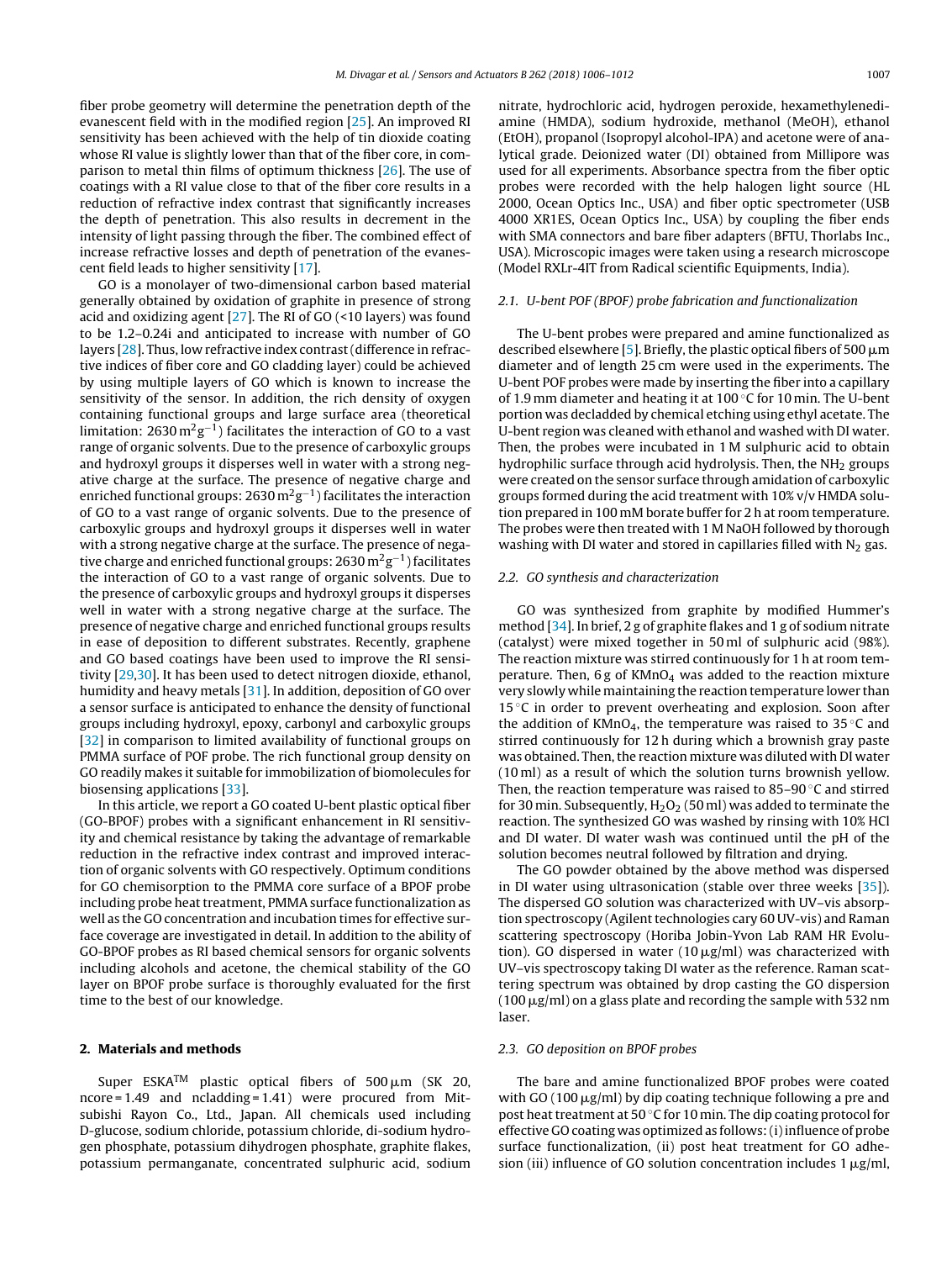1008 M. Divagar et al. / Sensors and Actuators B 262 (2018) 1006–1012



Fig 1. Schematic representation of the optical setup and photographic image of bare BPOF (left) and GO-BPOF probe (right).

 $10 \,\mu$ g/ml, 50  $\mu$ g/ml and 100  $\mu$ g/ml while maintaining the incubation time as 24 h and (iv) influence of incubation time such as 2, 4, 6, 12, 15, 18, 21 and 24 h with 100  $\mu$ g/ml of GO solution. After which, the dip-coating parameters were deduced with the help of Raman scattering spectrum and RI sensitivity values obtained from each probe. Subsequently, GO-BPOF probes were dipped in the organic solvents over a duration of 24 h and evaluated with Raman scattering spectroscopy.

#### 2.4. Experimental setup

Bare or GO-BPOF probes were coupled to a halogen light source and a fiber optic spectrometer at either of its ends by using SMA connectors and bare fiber adapters for RI sensing (Fig. 1). The sensing region of the bare or GO-BPOF probes was dipped in glucose solutions of subsequently higher concentrations from  $0\%$  (w/v) to  $10\%$  (w/v). The corresponding absorbance response at 845 nm was recorded with integration time as 5 or 100 ms and averaging as 100. RI sensitivity of the sensor was calculated as ratio of change in absorbance at 845 nm to the difference in RI between reference and highest RI measured. The same experimental set up and recording parameters were employed for chemical sensing, where the probes were subjected to organic solvents including methanol(MeOH, 50%  $v/v$ ), ethanol (EtOH, 50%  $v/v$  and 100%  $v/v$ ) and isopropyl alcohol (IPA, 50% v/v and 100% v/v). All the experiments were carried out in triplicates.

## 3. Results and discussion

## 3.1. Characterization of GO

Raman scattering and UV–vis absorption spectroscopic characterization of as prepared GO solution was carried out in order to confirm the synthesis of GO. Optical absorbance spectrum of the GO solution with peak absorbance at 232 nm and shoulder peak at 300 nm due to  $\pi$ - $\pi$ <sup>\*</sup> transition of the carbon atoms C=C bonds and n- $\pi^*$  transitions of C=O bonds respectively (Fig.S1A) is in good agreement with the reported literature [[28\].](#page-6-0)

The Raman scattering spectrum of the GO was obtained by drop casting 10  $\mu$ l of GO dispersion (100  $\mu$ g/ml) on a glass slide is depicted in Fig. S1B. The spectral features including (i) the D band at ∼1348 cm−<sup>1</sup> due to the disorder in the graphene sheet as a result of presence of hydroxyl and epoxide groups on the basal plane and local defects, (ii) the G band at ~1592 cm<sup>-1</sup> that corresponds to the first order scattering of E2 g mode as a result of the bond stretching of sp<sup>2</sup> carbon pairs in both rings and chains  $[36]$  $[36]$  and (iii) the 2D band around ∼2685 cm-1 which is the second order D band that involves two phonons with opposite momentum confirm the characteristics of GO [[30\].](#page-6-0)

#### 3.2. Optimization of GO chemisorption on BPOF probes

#### 3.2.1. Influence of BPOF probe surface functionalization

Bare as well as HMDA functionalized BPOF probes were dipped in 100 µg GO dispersed in 1 ml of DI water over a duration of 24 h to obtain GO-coated BPOF (GO-BPOF) probes. Microscopic images (Fig. S2) reveal an improved binding of GO to HMDA treated probes due to the chemisorption of GO to the HMDA functionalized probe resulting from the interaction between the amine groups on the probe surface and several functional groups including epoxy, phenolic-OH and carboxyl on GO. The epoxy groups at the basal plane of the GO found to undergo nucleophilic substitution reaction and the carboxylic groups at the edges results in amidation reactions with the NH<sub>2</sub> groups. In addition, the presence of hydroxide and carboxylic acids sites also results in hydrogen bonding and electrostatic attraction [[37\].](#page-6-0)

#### 3.2.2. Post heat treatment for GO adhesion

GO-BPOF probes were thoroughly washed with DI water to test the adhesion of GO film on the BPOF probe surface. Naked eye observations show removal of GO over a large section of the bare probe upon washing with DI water leading to discontinuous patches on probe surface. A similar effect, however at a less pronounced level was observed for HMDA treated probes resulting in a non-uniform GO coating (Fig. S2). In order to improve the adhesion of GO to BPOF probe surface, the fiber probes were subjected to heat treatment at 50 ◦C for 10 min before washing with DI water. A significant improvement in the GO adhesion to the POF surface was observed after DI wash. Raman scattering spectra of GO coated bare and HMDA probes were obtained after heat treatment to verify the GO coverage over the fiber probe surface ([Fig.](#page-3-0) 2).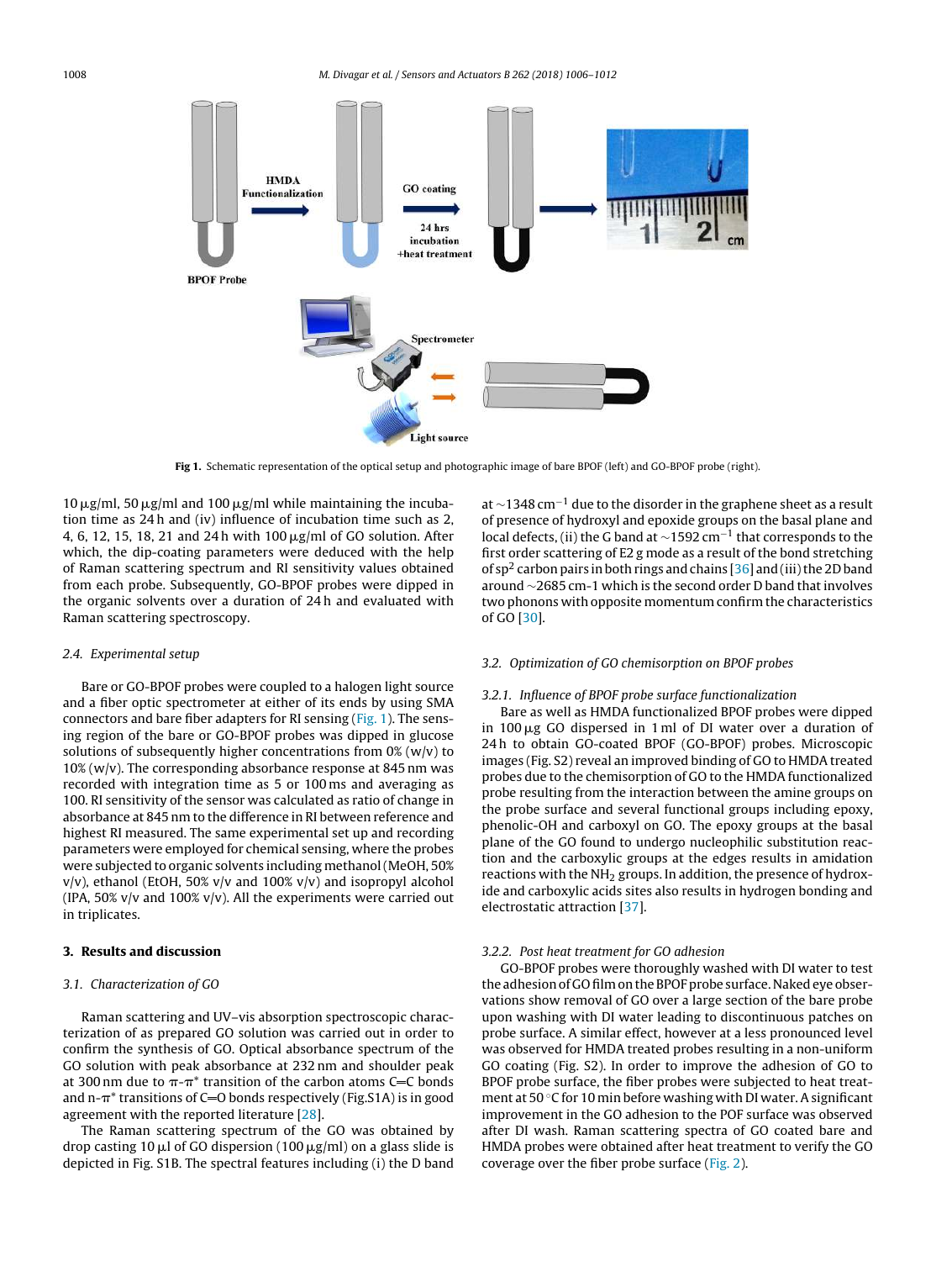<span id="page-3-0"></span>

Fig. 2. Raman scattering spectra obtained from (A) bare and (B) HMDA functionalized BPOF probes coated with GO. The BPOF probes were heat treated after GO coating to improve GO adhesion. Raman scattering spectra were recorded at different points over a given sensor surface.



**Fig. 3.** (A) Raman scattering spectrum of BPOFs coated using different concentrations of GO solutions (1  $\mu$ g/ml, 10  $\mu$ g/ml, 50  $\mu$ g/ml and 100  $\mu$ g/ml) and incubation of 24 h followed by post heat treatment at 50 °C for 10 min. (B) RI sensitivity ( $\Delta A_{845\text{nm}}/\Delta \text{RIU}$ ) of BPOF probes without and with GO coating using varying concentration of aqueous GO solution.

The visual observations of non-uniform and limited surface coverage of GO on the bare probes are in agreement with the significant variations in intensities of D and G bands in Raman scattering spectra is shown in Fig.  $2(A)$ . The HMDA functionalized probe shows improved surface coverage of GO forming a uniform, thick black layer of thickness 3.3  $\rm \mu m$  (obtained from optical profilometry measurement, Fig. S3), over the sensor surface with homogenous intensities of D and G band as shown in Fig.  $2(B)$ . The results on bare and amine functionalized POF probes confirm that chemisorption of GO to POF is a necessary step to obtain stable GO binding with complete surface coverage.

#### 3.2.3. Influence of GO solution concentration

Amine functionalized BPOF probes were dipped in GO solution of varying concentrations including 1, 10, 50 and 100  $\mu$ g/ml for 24 h. The surface coverage and uniformity of the coatings were evaluated with Raman scattering spectroscopy (Fig. S4). The Raman scattering spectra collected randomly from different points on the probes treated with 1, 10 and 50  $\mu$ g/ml GO showed varying scattering intensities at characteristic D and G bands, while the probes dipped in 100  $\mu$ g/ml of GO showed a significant increase in the scattering intensity all throughout the fiber and complete absence of PMMA peaks, suggesting a saturated surface coverage over the U-bent region with 100 µg/ml of GO (Fig. 3A). Subsequently, absorbance

response from the GO-BPOF probes obtained from each of the above four GO concentrations was recorded while subjecting them to glucose solutions of increasing RI value (Fig. S5). The RI sensitivity values of the GO-BPOF probes for each GO concentration calculated as change in absorbance at 845 nm for a maximum change in the RI (with reference to water) are plotted in Fig. 3B. GO-coated fiber probes showed only a marginal increment in the RI sensitivity for GO concentrations upto 50  $\mu$ g/ml, while a significant increase of at least 2-fold in the case of  $100 \,\mathrm{\mu g/mL}$ . The enhancement in RI sensitivity of GO-BPOF is attributed to the reduced refractive index contrast and subsequentimprovementin evanescent wave interaction. All the subsequent studies were carried out with GO solution of 100  $\mu$ g/ml concentration.

#### 3.2.4. Influence of incubation time

The incubation time necessary for the formation of continuous GO film on the probe surface to obtain high RI sensitivity was determined by subjecting BPOF probes to varying incubation times. The influence of incubation time was investigated by dipping the probes in 100 μg/ml GO solution for 2, 4, 6, 12, 15, 18, 21 and 24 h. Raman scattering spectra obtained randomly fromdifferent regions of each of the GO coated probes incubated for 2, 4, 6 and 12 h showed a considerable variation in the spectral characteristics indicating an inconsistent GO coverage over the probe surface (Fig. S6).The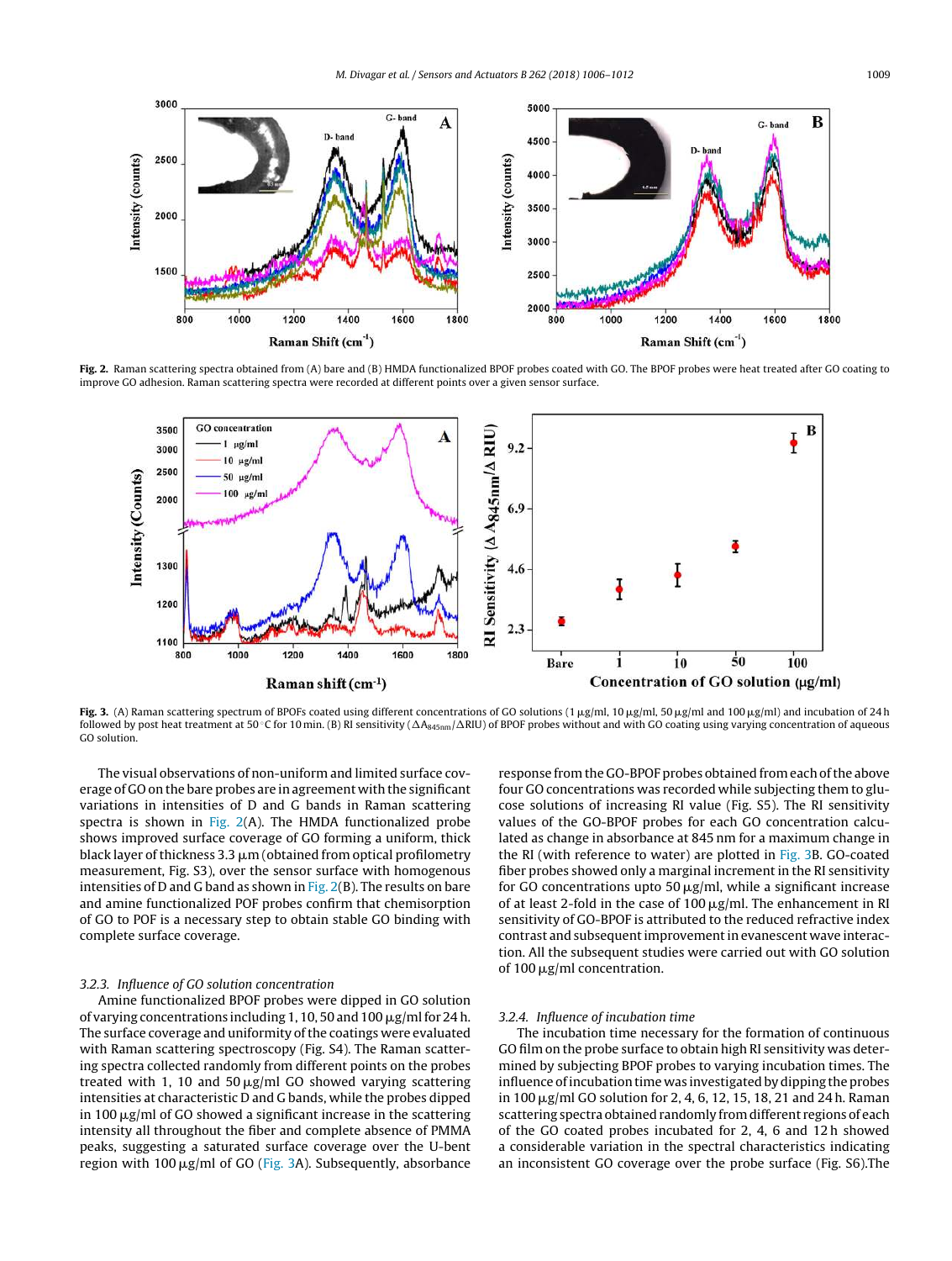

**Fig. 4.** (A) Raman scattering spectrum of BPOFs coated with GO solutions of concentration 100 µg/ml at varying incubation time Includes 2, 4, 6, 12, 15, 18, 21 and 24 h followed by post heat treatment at 50 °C for 10 min. (B) RI sensitivity ( $\Delta A_{845nm}/\Delta$ RIU) of bare and GO-BPOF probes using varying incubation time.

probes incubated for 15, 18 and 21 h show uniform Raman scattering intensities revealing an improvement in surface coverage of GO with time (Fig. 4A). Interestingly, the probes incubated for 24 h were distinct from that of 15, 18 and 21 h not only with respect to the Raman scattering spectra but also in terms of visual appearance as a prominently thick black film over the surface. In addition, the RI sensitivity obtained from these probes was significantly higher than that of lower incubation times. The RI sensitivity (Fig. 4B) of 15, 18, 21 and 24h GO-BPOF probes were as follows  $2.65 \pm 0.21$  $(n=3)$ ,  $3.61 \pm 0.25$   $(n=3)$ ,  $3.92 \pm 0.18$   $(n=3)$  and  $9.42 \pm 0.37$   $(n=3)$ respectively. For all the subsequent studies, the GO-BPOF probes were prepared by incubating probes in 100  $\mu$ g/ml GO solution for 24 h.

#### 3.3. Chemical sensing

Bare and GO-BPOF probes were subjected to organic solvents such as methanol (MeOH, 50% v/v), ethanol (EtOH, 50% v/v and 100%  $v/v$ ) and isopropyl alcohol (IPA, 50%  $v/v$  and 100%  $v/v$ ) and their corresponding absorbance response at 845 nm was monitored realtime (Fig. S7). MeOH (100%) was not taken into consideration, as its RI value is lower than that of water, which is taken as reference and thus leads to negative absorbance. RI values of each organic solvent were obtained from elsewhere [\[37\].](#page-6-0) The temporal response and absorbance response at 845 nm from the bare and GO-BPOF probes are as shown in [Fig.](#page-5-0) 5A and B respectively. The absorbance response of the probes was found to increase with an increase in the volume fraction of the organic solvents. The result demonstrates the ability of the GO-BPOF probes in sensing organic solvents of varying concentrations.

Interestingly, the absorbance response of the probes dipped in different organic solvents is found to higher than that from glucose solutions of the equivalent refractive index value. For example, the RI values of 50% v/v MeOH and 5% w/v glucose are around 1.3422 and 1.3402 respectively [\[38\].](#page-6-0) However, the RI sensitivities obtained from the GO-BPOF probes correspond to  $12.75 \pm 1.19$ and  $8.33 \pm 0.28$   $\Delta A_{845nm}$ /RIU respectively. Similarly, the probe response for 100% v/v EtOH and 100% v/v IPA gave rise to RI sensitivities of  $9.97 \pm 0.66$  and  $13.93 \pm 0.92$  respectively. We attribute the reason for increase in RI sensitivity of the probes in presence of organic solvents such as alcohols to their ability to effectively intercalate the GO layers and thus increasing the RI of the GO layer. The increase in RI of the GO layer around the fiber core reduces the RI contrast and thus leads to improved absorbance response

[\[39\].](#page-6-0) It may be noted that the sensitivity of the probe for 50% v/v MeOH is higher than that of EtOH and close to that of IPA despite the fact that the RI value of MeOH is much lower than the other two. This may be attributed to intercalation of GO by MeOH especially in MeOH/water mixtures as reported by You et al. [[40\].](#page-6-0)

#### 3.3.1. Chemical stability of the GO film

The GO-BPOF probes were incubated in organic solvents including methanol, ethanol and isopropyl alcohol over a duration of 12 h in order to evaluate the chemical stability of the GO film. The chemical stability of the GO film was evaluated from its ability to remain adhered to the sensor surface while dipped in organic solvents. The intensity of light passing through the probes was monitored realtime (Fig. S8) to identify any desorption of GO from the probe, which may result in a change in the spectral response from the probe. No considerable change in RI sensitivity was observed even after 12 h ofincubationinorganic solvents,indicating chemical stability of GO film adhered to the BPOF probe surface (Fig. S9). In addition, observations by naked-eye as well as microscopic images (Fig. S10) reveal an intact GO layer over the fiber probe surface. Raman scattering spectra (Fig. S11) obtained from several locations on the surface of these probes also consistently show only scattering intensity of D and G bands confirming a uniform GO film over the BPOF probe surface (without any PMMA characteristic spectral features that may point to desorption of a part of GO film).

### 3.4. Chemical resistance of GO-BPOF probes

The bare and GO-BPOF probes evaluated for their ability to withstand a highly reactive reagent, acetone, known to degrade the PMMA. Bare BPOF probes were able to withstand acetone environment for about 10 min while the GO-BPOF could sustain up to 30 min. This is evident from the absorbance response of the probes monitored in real time as shown in [Fig.](#page-5-0) 6A, where an abrupt drop in the intensity of light passing through the fiber probe due to fiber breakage could be observed. Interestingly, the GO- BPOF probes were found to consistently break over the straight portion of the Ubent probe, more specifically at the interface between the cladding and GO coating. No visible damage to the GO coating or the fiber was observed over the other portions of a probe ([Fig.](#page-5-0) 6B). The fiber breakage is attributed to the etching of PMMA core by acetone that permeates through the GO which is sufficiently thin and porous enough at the interface of the GO coating and the cladding. In case of bare POF probes, fiber breakage at a single point rather than uni-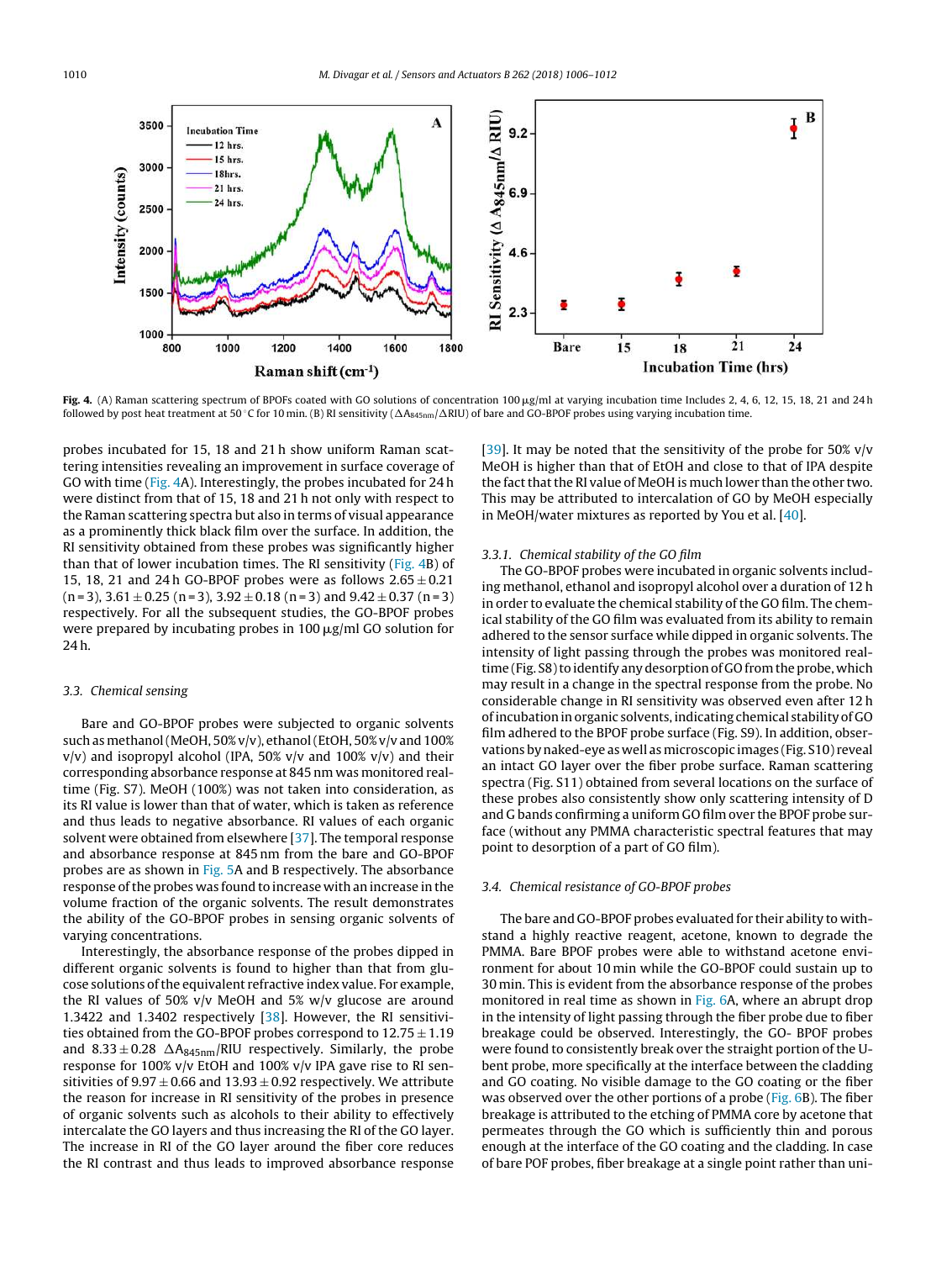<span id="page-5-0"></span>

Fig. 5. (A) Temporal response and (B) Absorbance response at 845 nm wavelength obtained from bare and GO-BPOF subjected to organic solvents of varying concentrations including (a) Reference water, (b) 50% v/v MeOH, (c) 50% v/v EtOH, (d) 100% v/v EtOH, (e) 50% v/v IPA and (f) 100% v/v IPA.



Fig. 6. Real time monitoring of optical absorbance response from bare and GO-BPOF probes dipped in acetone (at t = ~50 s). An abrupt drop in light intensity through the BPOF probes was observed indicating sudden fiber probe breakage. (B), (C) Microscopic image bare and GO-BPOF probes after dipping in acetone respectively.

form etching of the entire fiber was observed. However, the fiber breakage point for bare BPOF probe was random over the entire decladded region including the bend portions.(Further studies may be necessary to understand the phenomenon of PMMA etching by acetone and single-point breakage, which is outside the scope of the present study). These results demonstrate that the GO coating significantly enhances the chemical resistance of POFs and suitability of GO-BPOF probes for not only alcohols but also relatively harsh chemical environment, suggesting that they can be a potential alternative to brittle and expensive silica fibers.

## 4. Conclusion

An evanescent wave based RI sensor is demonstrated using GO-BPOF probe with improved RI sensitivity and chemical resistance. A method to coat GO over BPOF probes is established by optimizing the deposition conditions. GO chemisorption on an amine functionalized BPOF probe by incubating in 100  $\mu$ g/ml GO solution for 24 h followed by post heat treatment at  $50^{\circ}$ C for 10 min was found to

be optimum to obtain GO films with uniform surface coverage and improved adhesion. A 3.6 fold enhancement in the RI sensitivity was obtained due to the presence of GO layer on BPOF probes. A further enhancement in the absorbance response was observed from GO-BPOF probes in presence of organic solvents due to their effective interaction with GO film. The RI sensitivities ( $\Delta A_{845nm}/\Delta$ RIU) obtained from the GO-BPOF probes correspond to  $12.75 \pm 1.19$ ,  $9.97 \pm 0.66$  and  $13.93 \pm 0.92$  with 50% v/v MeOH, 100% v/v EtOH and 100% v/v IPA respectively. The GO layer coated on to BPOF probes was stable in harsh organic chemical environments including ethanol, methanol and isopropyl alcohol. In addition, GO-BPOF probes were able to withstand acetone environment for prolonged duration of 30 min as opposed to only 10 min without GO coating, demonstrating improvement in chemical resistance of the plastic optical fibers. These results demonstrate the advantages of the GO-BPOF probes for sensing organic solvents and highly promising for potential application in industries such as pharmaceuticals, chemicals, fragrance, food and beverages.